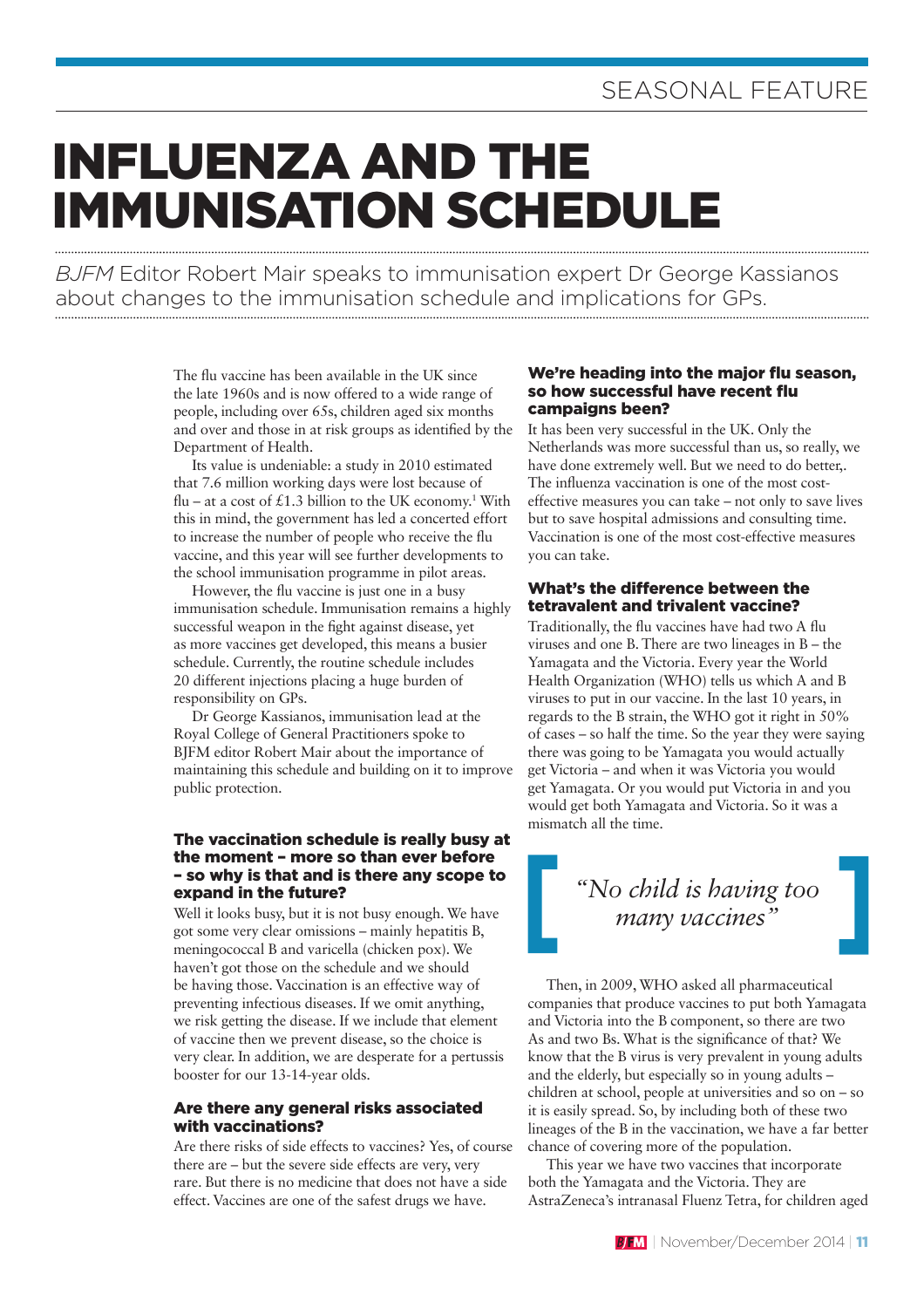## SEASONAL FEATURE

two-17 years and Fluarix Tetra from GSK, for those aged 36 months and upwards.

#### So how does the GP's role fit into the school flu vaccination programme?

Children aged two, three and four will be vaccinated by GPs. Most GPs will have already sent letters to parents, and this year we're very lucky. In the past GPs have been asking the Department of Health to create readymade letters which we can send to parents of children, over 65s and so on. We just populate these letters and send them out – and this year the letters are ready for us to use.

*"We need to get 100% levels of immunisation for healthcare professionals"*

#### How do you deal with parents who might be concerned that your children are receiving too many vaccines? And how can you work with them to allay their fears?

No child is having too many vaccines. We can take hundreds more antigens than those we give our children. By reducing the pertussis whole-cell vaccine to acellular vaccine we reduced, at a stroke, the number of antigens we give to babies. Generally, children can take many times more antigens than those we give them in the months we vaccinate.

In fact, at home, children would come into contact with thousands more antigens than we give them via vaccination.

#### What's on the horizon for further improvements for the vaccination programme?

Meningococcal B vaccine is there on the doorstep and waiting to be introduced but we haven't got it yet. We need to get to know the vaccine a little bit more. We need to complete some studies, which are currently being done. The DH needs to negotiate a price. When I purchase a vaccine now and give it to a patient (that is not our patient as we're not allowed to give it to our own patients unless they're in an 'at risk' group, so people who come from other practices to have it), the price is £50.

Now, if you write a private prescription, you would charge £80 to £120 for one dose. Infants need three doses in early infancy (two, three, and four months) and another dose at the age of 12 months. So altogether, parents would pay about £320- £480 to get the vaccine, which is expensive. So the Department of Health needs to negotiate a price.

Then we need to be sure about how we get that vaccine into the schedule.

One of the problems we have is that just under half of the children that have the Men B vaccine will develop a degree of pyrexia. So do we give them paracetamol to give to the child at home? Because if we do that, a study from the Czech Republic showed that you get a slightly lower antibody production. We need to look into things like this and be sure about what we're doing before the vaccine is introduced. The DH is doing this at the moment, to see what level of pyrexia we get and how we actually combat that problem.

Incidentally, the same author of the above study has done some new work with Bexsero and paracetamol and found no interference with antibodies to the other infant vaccines that were co-administered.

So, at the moment, that isn't ready, but what is ready is the hepatitis B vaccine – although it may be the case it is combined with others. But it is there, as is the varicella (chicken pox) vaccine. Why do we allow our children to get chicken pox – and of course, the same virus affects young adults and others? When a child gets chicken pox, it's not just the child that suffers. The parents also suffer. One of them will probably have to stay home from work to look after the child, therefore industry suffers as well.

#### Isn't that the same argument for the flu vaccine as well? A lot of work days are lost by parents being off ill, or looking after sick children because of the flu.

It's very important. There was a study – actually two studies – in the 1990s in the United States. They gave the influenza vaccine year on year to 16-65 year olds and compared them to a group of 16-65 year olds who did not have the vaccine. They found those who had the vaccine year on year not only suffered less from flu but also less influenza-like illness and colds, but also took 44% less days off work. That is staggering. That is why American employers are so hot on making the flu vaccine available for their employees. Now, in the case of the NHS, they should be making the vaccine available to every single employee in the NHS, because not only would you prevent the influenza in that employee, you would help their family and their friends, and that employee would be protected from spreading the disease to other healthcare professionals and to their patients.

This is why we need to get 100% levels of immunisation for healthcare professionals.

#### How close to achieving that 100% level are we?

We did very well in the UK last year. But we can do better. In my practice there are 36 doctors, nurses and staff and we had 100% uptake during last influenza season.